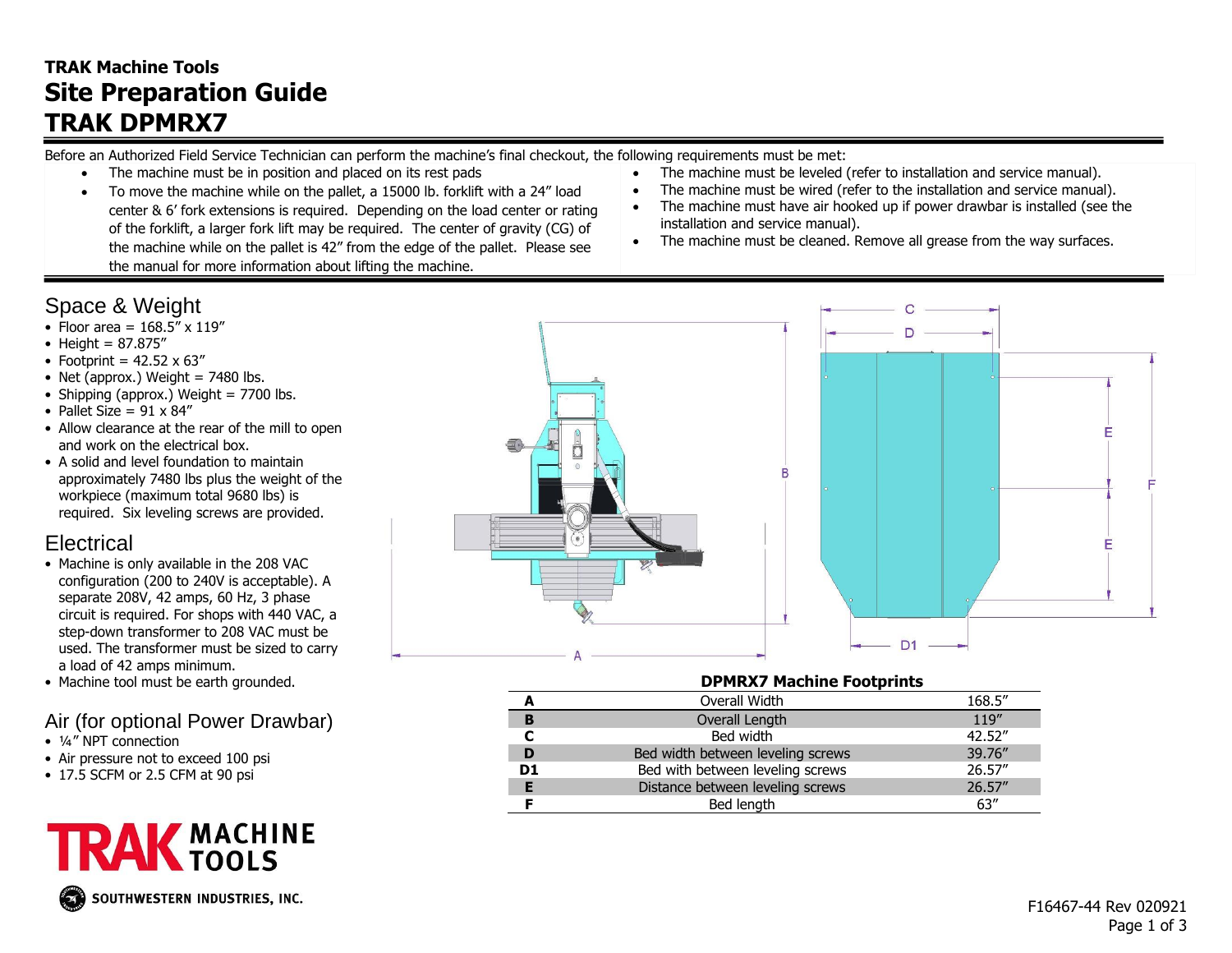### **TRAK Machine Tools Site Preparation Guide TRAK DPMRX7**



 **DPMRX7 Overall Dimensions**

| G | Height of table from bottom of bed                                                                          | 38.75"   |
|---|-------------------------------------------------------------------------------------------------------------|----------|
| н | Maximum distance from spindle nose to table                                                                 | 24.25"   |
|   | Height from bottom of bed to top of column cover                                                            | 85.0625" |
|   | Max. height from bottom of bed to top of Z-axis motor                                                       | 87.875"  |
| ĸ | Width of machine (including table tray)                                                                     | 110''    |
|   | Length of machine with electrical cabinet closed                                                            | 94.5"    |
| м | Max. height of machine from bottom of leveling pads to<br>top of spindle motor with the head all the way up | 105''    |
| N | Spindle center to column face                                                                               | 74''     |
| n | Bottom of Bed to Top of Electrical Cabinet                                                                  | 87.25"   |

**Note –** Removing the z-axis motor, z-axis motor cover, resistor housing, resistor housing lid, and unscrewing the top resistor from its bracket and placing it to the side results in a height of 80.4375" from the bottom of base to the top of the Z-Axis ball screw. With the head all the way down, this is the minimum clearance needed to move the machine through doors.

# **TRAK MACHINE**  $\mathcal{F}^{\text{st}}$ SOUTHWESTERN INDUSTRIES, INC.

 F16467-44 Rev 020921 Page 2 of 3